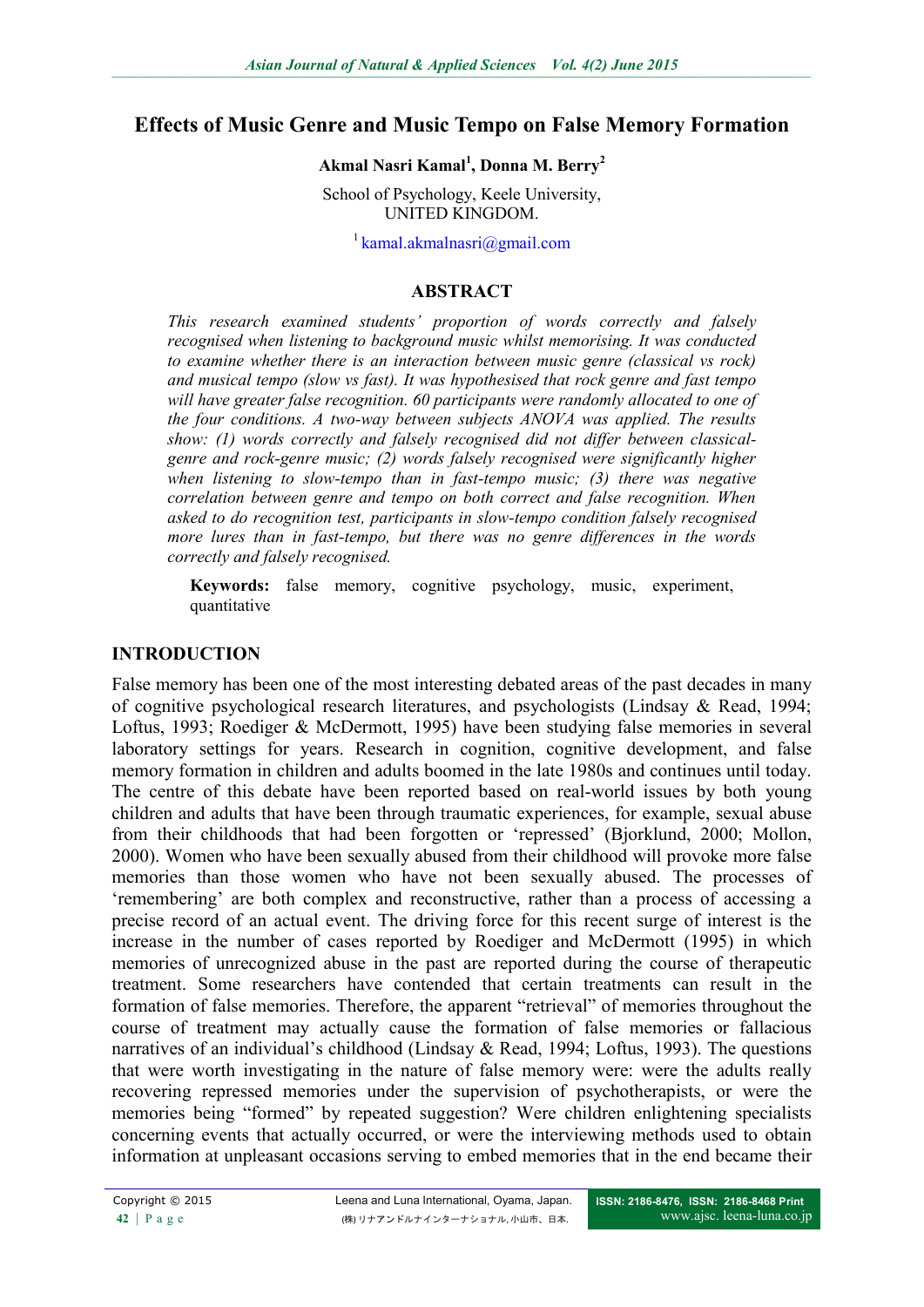own? There has been evidence to support these both claims in the psychological research literature (Bjorklund, 2000).

False memory syndrome is a phenomenon in which individuals 'remember' events that never happened, or 'remember' events that occurred differently from the actual event (Roediger & McDermott, 1995). For example, a memory of an eyewitness falsely believing his classroom teacher throwing a mathematics book to the school principle when in fact it was the school principle who threw the book is a false memory based upon an actual experience. The eyewitness may remember the tragedy vividly and be able to "see" the action in details, but only with verification by another reliable eyewitness can determine the occurrence of actual event. Deese (1959), Roediger and McDermott (1995) presented a popular technique for investigating correct and false memory in the laboratory setting that is widely known as the DRM paradigm. In this paradigm, participants are presented with lists of 15 items that seem to be the strongest related to a non-presented critical word in free association norms (Russell & Jenkins, 1954). For example, participants were presented with the following list of associated words: *desk, cushion, couch, bench, sit, swivel, sofa, recliner, rocking, sitting, legs, table, seat, wood,* and *stool,* in which the non-presented critical word to the list is *chair.* In the next phase of memory tasks, participants were required to recall or recognize as many of the presented list words as they could remember in any order (i.e., free recall with a warning against guessing). During the course of free recall or recognition tasks, participants tend to have false memories for the non-studied critical lures *(chair)* at the same rate as their correct memories of the studied list items (*desk, cushion, couch etc)*. They also have the same phenomenological direct experience and knowledge in their life about the false memories with respect to the correct memories (Sherman & Moran, 2011). In other studies (Schacter, Verfaellie & Anes, 1997b; Sommers & Lewis, 1999; Watson, Balota & Roediger, 2003, cited by Gallo, 2006, p. 35), have determined that *"words can be falsely recalled or recognised based on orthographic and / or phonological confusions (e.g., veil, bail, gale, rail, etc.)."* These effects of false memory creation are similar to those in the DRM paradigm, in which all of the stimuli have pre-existing mental association, principle of "relatedness." In the DRM paradigm the association between the stimuli is mostly conceptual or semantic, based on prior knowledge. In simplest term of this paradigm, people 'remember' words that have never been presented.

In the standard form of the DRM paradigm, Roediger and McDermott (1995) presented participants with lists of words and after each list requested participants either to recall the words they had just studied or perform a distractor task (e.g simple maths tasks) in order to give short delays between study and test. As soon as the presentation of study lists had been presented, participants were to do a *Remember* or *Know* recognition memory task, where the word lists used contain of associates of the non-studied critical lure (Tulving, 1985, cited by Sherman & Moran, 2011). In this current experiment will use a slightly different scoring responses; participants will be required to circle either *Yes* or *No* on a recognition memory task. In a study by Underwood (1965), he introduced a method to study false recognition of words in lists. He presented participants with a constant recognition task in which they have to make decisions whether each presented word had been studied previously in the list or not.

Listening to background music has become a common interest when performing tasks in in people's day-to-day lives, and sometimes it could increase or decrease the complexity of the task. For example, using music for teaching alphabet through alphabet song. The alphabet song helps young children to learn alphabet more easily, and sometimes leads young children to falsely believing that there is a letter in the English alphabet sounded 'ellemmennoo' for l, m ,n, o. The mutual relationship between music and learning still remains of an area of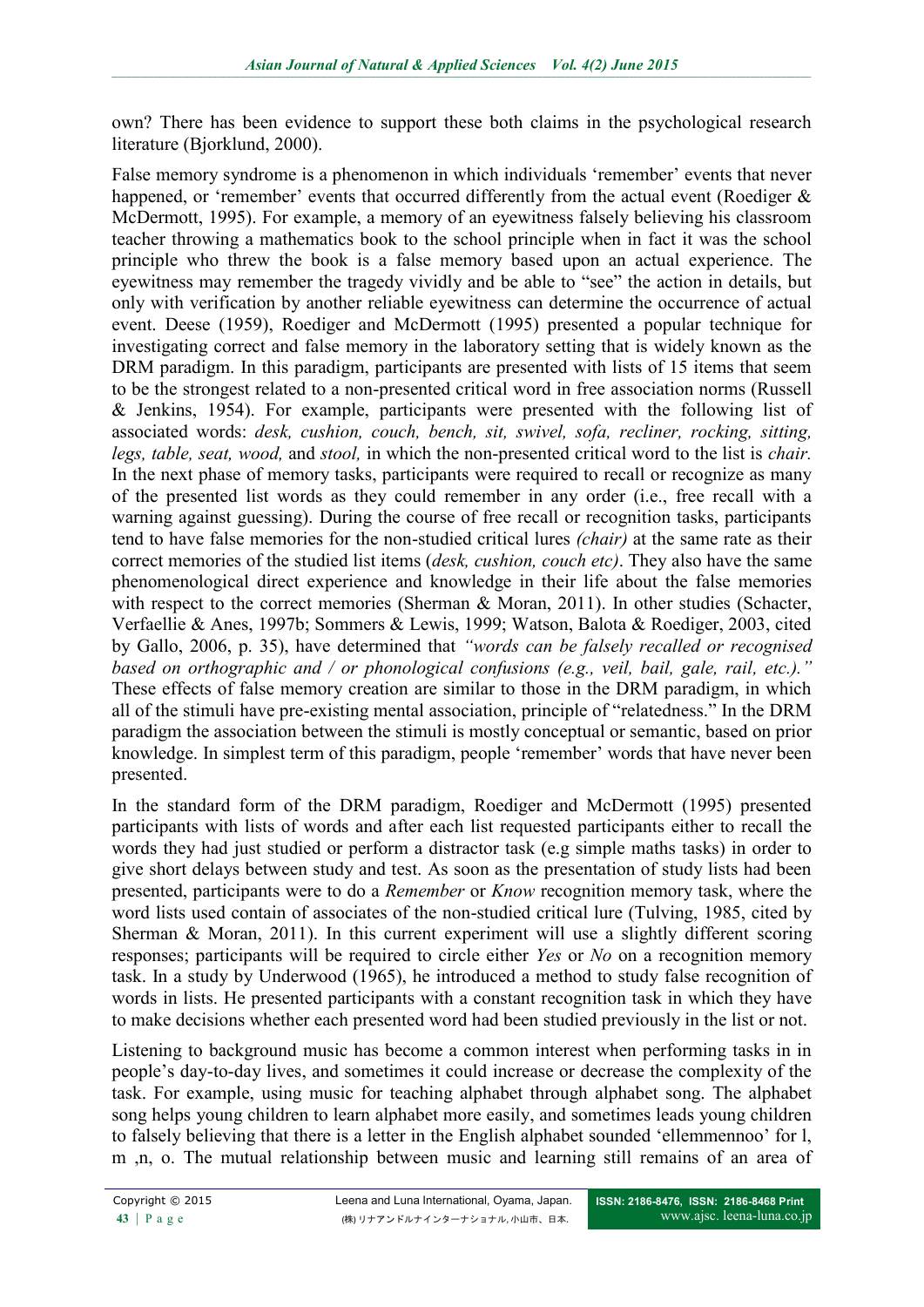interest to study for cognitive researchers for many years. It is important to develop an understanding on effects of background music on studying. In a study conducted by Giles (1991), he looked at background music as part of learning aids that could be used to deliver a pleasant environment during learning. Giles (1991) stated that by tuning appropriate background music during learning enables students to perform better, keeps them relaxed, less stressed, makes them in good mood and more productive.

Some studies have shown that music has the ability to enhance the activity for mental processes (Hall, 1952, cited by Hallam & Price, 1998, p. 88), that in the presence of background music in classroom during reading comprehension tests could significantly improved the performance; "58% of the 245  $8<sup>th</sup>$  and  $9<sup>th</sup>$  graders taking part in the study, showed an increase in scores on the Nelson Silent Reading Tests." Others have demonstrated that it can impair the processing activity when complex cognitive tasks are presented but not for simple task (Fogelson, 1973). BrunerII (1990) claimed that background music is like a chemical catalyst to our brain, which may induce mood and various responses. Effects such as these were explained in the context of a neural network approach to human cognition. Nevertheless, Martindale and Moore (1988, cited by Yeoh & North, 2010) contend that the brain is made up of inter-connected cognitive parts that differ in the strength and ability with which they can become activated. Jackson and Tluaka (2004, cited by Harmon, Troester, Pickwick & Pelosi, 2008) carried out a study on the effect of presenting classical music during learning, and the effect showed that there may be a significant connection between particular types of background music (e.g Mozart) and learning.

The current study on musical genre's aspect aims to investigate the influence of musical genre manipulation upon correct and false recognition of words or critical lures. In musical terminology, genre is a musical classification that identifies pieces of music to groups of common tradition or set of conventions (Samson, n.d.). Classical music has become a part of popular study being used to test cognitive functioning on many different types of tasks. A study done by Harmon et al. (2008) found that when participants are played rock music during the encoding stage of reading comprehension (which is a complex cognitive process), participants are more susceptible to produce significantly lower test scores than those in classical music and silence conditions. Therefore, rock music serves as a larger distractor to the participants. A research carried out by Hallam, Price and Katsarou (2002) demonstrated that primary school students who listened to calming and relaxing music led to better performance on arithmetic and memory task, and they were able to complete more problems correctly than those in silence condition. Hallam and colleagues also reported that aggressive and unpleasant music disrupted performance on the memory task. Similar study by Bowman (2007) that looking at whether Mozart music boosted performance on listening comprehension. Many literatures like Wilson (2006) have shown classical soundtracks can enhanced cognitive test. Presumably upbeat music is disrupting and calm music could reduce anxiety. A possible explanation for this could be due to the fact that upbeat music contains more notes and less gaps of silence during the duration of music and thus, upbeat music have been shown to decrease attention and increase distraction. However it would be inappropriate to assume from a stereotype point of view, by ignoring the concept of individual differences and not taking it into consideration; because there are some people who feel calm and relaxed when listening to upbeat or heavy metal music.

Tempo has been considered representative of a fundamental extent of music and has gained wide consideration in previous research (BrunerII, 1990; Kellaris & Rice, 1993). Another aspect of this current study aims to examine on musical tempo, whether tempo or the speed of music have any effects on words (or lures) correctly and falsely recognised. Musical tempo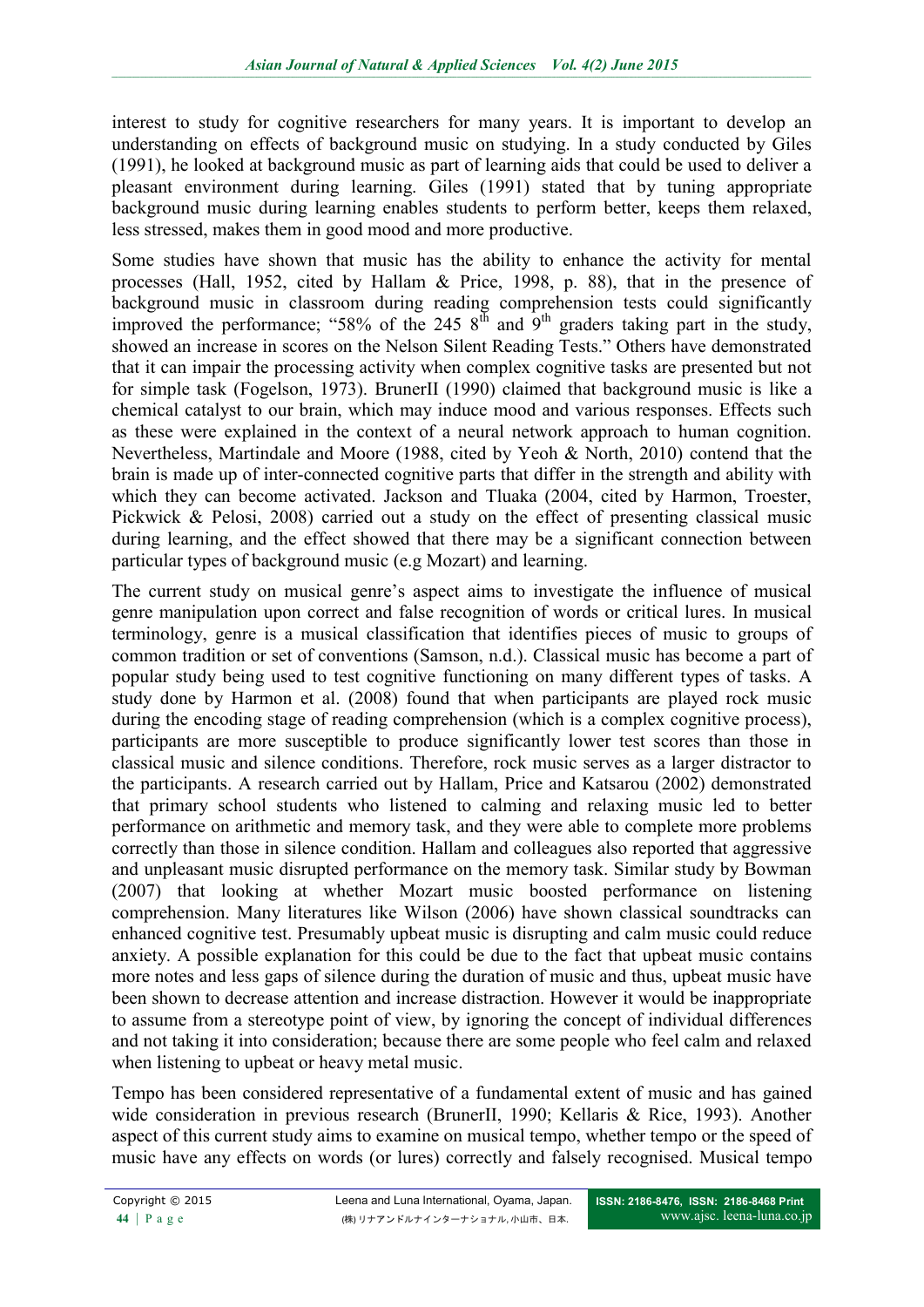concerns the speed at which a musical passage progresses. Here, tempo is indicated as a number of beats per minute (abbreviated bpm) written over the music (Tagliarino, 2006). It is one of the most heavily researched fields in the psychology of music due to the relative ease where comparative, quantifiable measurement can be carried out, that is, either by tapping to the number of beats per minute or by the use of a metronome to monitor (Sloboda, 1997). Many research like Furnham and Allas (1999) found that fast tempo increase level of arousal than slow tempo music. This could possibly due to additional musical 'occurrence' to be processed by the brain in a given duration of time. In a study conducted by Oakes and North (2006), they examined whether the manipulation of musical tempo and timbre (quality of a musical sound, e.g pitch & intensity) of background music influenced responses towards advertisement content recall (radio ad provided by a local radio station). They expected that the fast tempo condition will result in significantly lessened advertisement content recall than in slow tempo due to the nature of cognitively disturbing of information processing activity, hence making the presence of a negative correlation between increased information load and advertisement content recall. North, Hargreaves, and Heath (1998) carried out a study on the effects of musical tempo (slow vs fast) on retrospective estimates of time duration during exercise in a gymnasium. They found no significant difference of musical tempo on time duration estimates, but that music with slow tempo was perceived as less accurate in estimations compared to fast tempo. Further, Milliman (1982) determined that fast tempo music serves as a catalyst to accelerate the movement of in-store traffic flow and increases daily gross sales volume than slow tempo background music. Fast tempo music also has been found to shorten restaurant customers' eating time (Milliman, 1986), and accelerate the speed of drinking (McElrea & Standing, 1992). Unfortunately, the current approach on the effects of tempo background music tends to be more empirical than theoretical based.

This current study examined the effects of music genre and musical tempo in the formation of correct and false memories; listening to music as a secondary mental task to the main task (visually). The study investigated whether false memories (recognition) for DRM paradigm could be elicited using different types of background music, and specifically to find out if there is any impact upon both words (or lures) correctly and falsely recognised. The laboratory study manipulated both genre (classical & rock) and tempo (slow and fast) of the music on studying word lists (DRM task); by presenting either slow classical, fast classical, slow rock or fast rock music. Word memorisation places considerable demands on cognitive resources. As stated in the previous research about the different types of background music on memory performance reported that there is minimal effect to it. Tucker and Bushman (1991) examined whether rock and roll background music had an effect on learning tasks with comparison to a condition without background music. Based on their results, rock and roll music worsened mathematical and verbal tasks, but had no impact on reading comprehension.

There were 3 hypotheses in this current study. With reference to the main effect of the music genre, it was hypothesised that rock music condition will have a greater effect on words (lures) falsely recognised than those listening to classical music. Secondly, with respect to the main effect of musical tempo it was hypothesised that fast tempo condition will elicit the most false recognition compared to slow tempo condition. Thirdly, the interaction between music genre and musical tempo was hypothesised, that words falsely recognised will be greater for fast tempo music than in slow tempo because fast music tends to distract more individual's attention, and as a result it will be difficult to focus and perform recognition tasks. Hence, it was hypothesised that the difference in the proportion of words falsely recognised between fast classical and fast rock music will be greater compared to the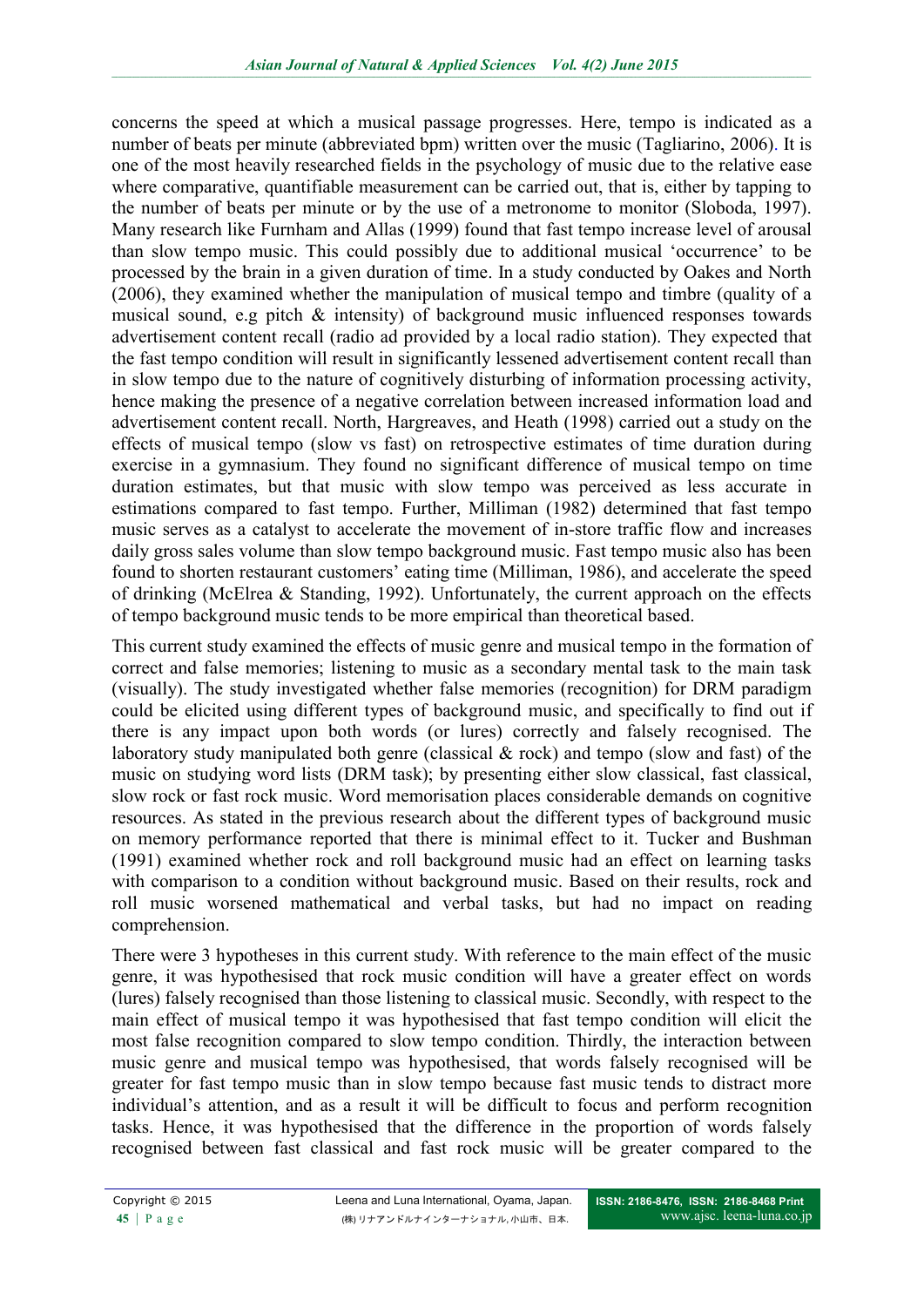difference in false recognition of critical lures (words) between slow classical and slow rock music.

### **METHODOLOGY**

### **Participants**

Sixty (35 male) Keele University undergraduates (except level II & III psychology students) voluntarily participated in the experiment. The mean age of the participants was 20.77 years  $(SD = 1.77)$ . The recruitment process of research participants was easily managed through opportunity sampling. The Keele University School of Psychology Research Ethics Committee approved the study.

### **Stimuli**

Four sets of MS PowerPoint slideshows (DRM word lists), consent form, debrief form, recognition sheet and songs were used as stimuli in this experiment. The stimulus goes through the same procedure for all the four conditions.

All the MS PowerPoint (word lists) presentations have the same design except for its audio content (varies in genre and tempo). Word lists were taken from DRM False Memory Lists in Deese (1959). Only six 15-item lists (critical lures: *chair, black, sweet, needle, mountain and rough*) were tested. 90-items were presented in total, each 3-9 letters long, since, each list consisted of 15 associated words, the presentation of study word lists, such as; the list corresponding to chair was *desk, cushion, couch, bench, sit, swivel, sofa, recliner, rocking, sitting, legs, table, seat, wood,* and *stool*. All the six lures were chosen as a result of those word lists produced the highest intrusion rates in Deese's (1995) experiment, except for *sleep* word list which was replaced to *black* list; providing reason that *sleep* list is more familiar in most research examples. This is to prevent effects of individual prior knowledge and expectation towards the nature of the experiment.

Words were presented at the rate of two seconds per word, with no delay between words, except for the last word in each list (2 seconds of time delay showing a plain white screen before proceeding to the next list); words were positioned in the centre, with Calibri (Headings) theme font and a 44-font size, in black colour. The background of the slide presentation was designed in plain white.

The recognition sheet was presented the same for each condition. This test contained 42 words printed in 2 columns on a test sheet. The 42-item recognition test comprised of 12 presented items from the original stimuli (drawn from random serial position based on the strong relatedness to the related lure) and 30 non-presented items. The non-presented items, or lures were divided into threefold: firstly, the 6 related critical lure words from each studied list (e.g. *chair*), in order to measure false recognition of related lures; secondly, 12 words (2) per list) generally unrelated (filler words) to any items on the six lists; thirdly, 12 words (2 per list) that are weakly related to the lists. The example of weakly related words to chair list were *floor* and *material*. The purpose of including unrelated words was to make it more realistic.

The recognition test's sequence was designed in blocks; there were 7 items per block, and each block corresponded to a list of words (e.g., block 1 consisted of 2 presented words: *sofa & sitting*, 2 non-presented weakly related words: *floor & material*, 2 unrelated words: *dolls & pear*, and one critical non-presented lure: *chair*). The arrangement of the test blocks corresponded according to the arrangement in which lists had been presented. For example, each block of test items started with a presented word (block 1: *sofa,* block 2: *color,* block 3: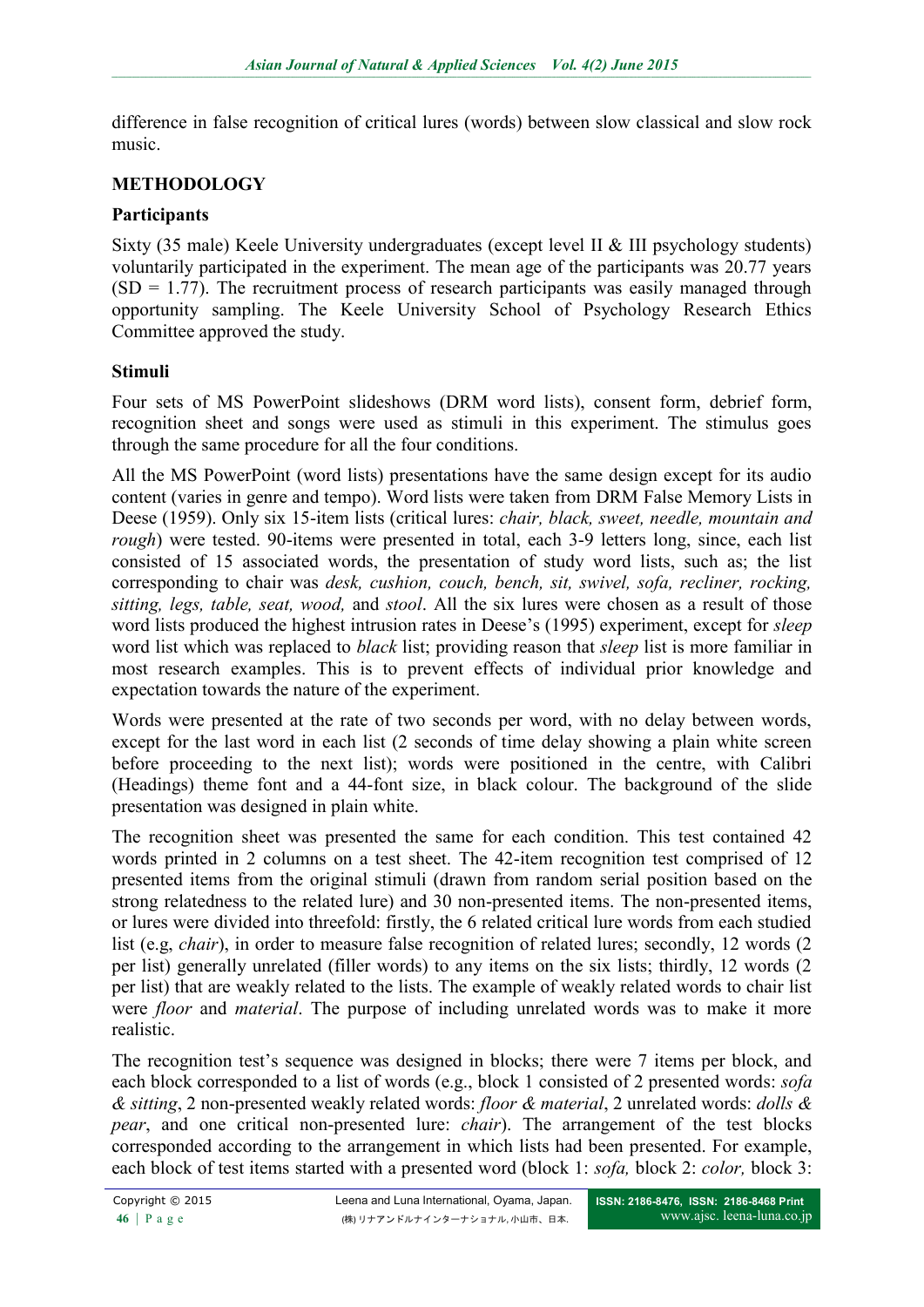*sugar,* block 4: *sharp,* block 5: *climber* & block 6: *bumpy*) and concluded with the critical lure (block 1: *chair,* block 2: *black,* block 3: *sweet,* block 4: *needle,* block 5: *mountain* & block 6: *rough*), respectively. Another one of the two presented words was positioned in this way: second position of block 1 (*sitting,* for *chair* lure), third position of block 2 (*dark,* for *black* lure), fourth position of block 3 (*candy,* for *sweet* lure), fifth position of block 4 (*injection,* for *needle* lure), sixth position of block 5 (*peak,* for *mountain* lure), and second position of block 6 *(sandpaper,* for *rough* lure). The unrelated and weakly related (both nonpresented) words occurred randomly in between the second 6 positions of the block.

The songs included were such as Handel 'Largo' performed by The London Symphony Orchestra (Slow Classical, 60 bpm), Italian Concerto by Bach (Fast Classical, 180 bpm), Knockin' on Heaven's Door by Bob Dylan (Slow Instrumental Rock, 58 bpm), and Jesus of Suburbia by Green Day (Fast Instrumental Rock, 176 bpm). The songs' tempo was measured and determined by the use of a metronome. The metronome mark conveys the number of beats per minute (bpm). The slow (60  $\&$  58 bpm) and fast tempos (180  $\&$  176 bpm) were decided according to these tempo meter categories: *Largo* – slow, broad (in range between 40 - 60 bpm) and *Presto* – fast (160 – 200 bpm), respectively (Tagliarino, 2006). Nevertheless, the slow classical music could also be considered as *Larghetto* – somewhat slow (60 – 70 bpm) and *Adagio* – slow (60 – 80 bpm) since the song's bpm is 60. The volume of the music being played was set at 80%, and only presented whilst memorizing the list of words.

## **Apparatus**

The apparatus used for the experiment consisted of an Apple 13-inch MacBook Pro running MS PowerPoint 2011 software, pen, metronome, stopwatch, and headphones.

# **Design**

This experiment was conducted in a laboratory setting. The design of this experiment was an independent two-factor (2 x 2) between-subjects design (which would be analysed using unrelated ANOVA). The independent variables manipulated in this experiment were music genre and musical tempo. Each factor has two levels; classical or rock for music genre, with slow or fast for musical tempo. The dependent measures were mean number of words falsely recognised and correctly recognised; taken as the mean of each participant's number of words falsely and correctly recognized at recognition test.

One-fourth of the participants (15 participants) were randomly allocated and tested either in slow classical, fast classical, slow rock, or fast rock conditions. Prior to starting the experiment, participants were partly informed on the procedure and nature of the experiment. The order of presentation of the word lists presented in the slides were kept constant across participants and arranged in the order of critical lure groups (*chair, black, sweet, needle, mountain and rough*) for all conditions, and took 3 minutes and 15 seconds of presentation. Participants were not fully informed about the nature of the study when they received their consent, but were given a full debrief at the end of the study. In the consent form, they were only told that this study aims to look at effects of auditory and visual tasks on cognitive test; by requiring them to memorise lists of words, and testing them to decide whether the words were originally present in the study list. Most importantly, participants were not informed that the lists were designed to get them to think of a non-presented critical lure, although they did know that the purpose was to assess their memory accuracy. It was predicted that rock genre and fast tempo conditions will have greater effect on words falsely recognised.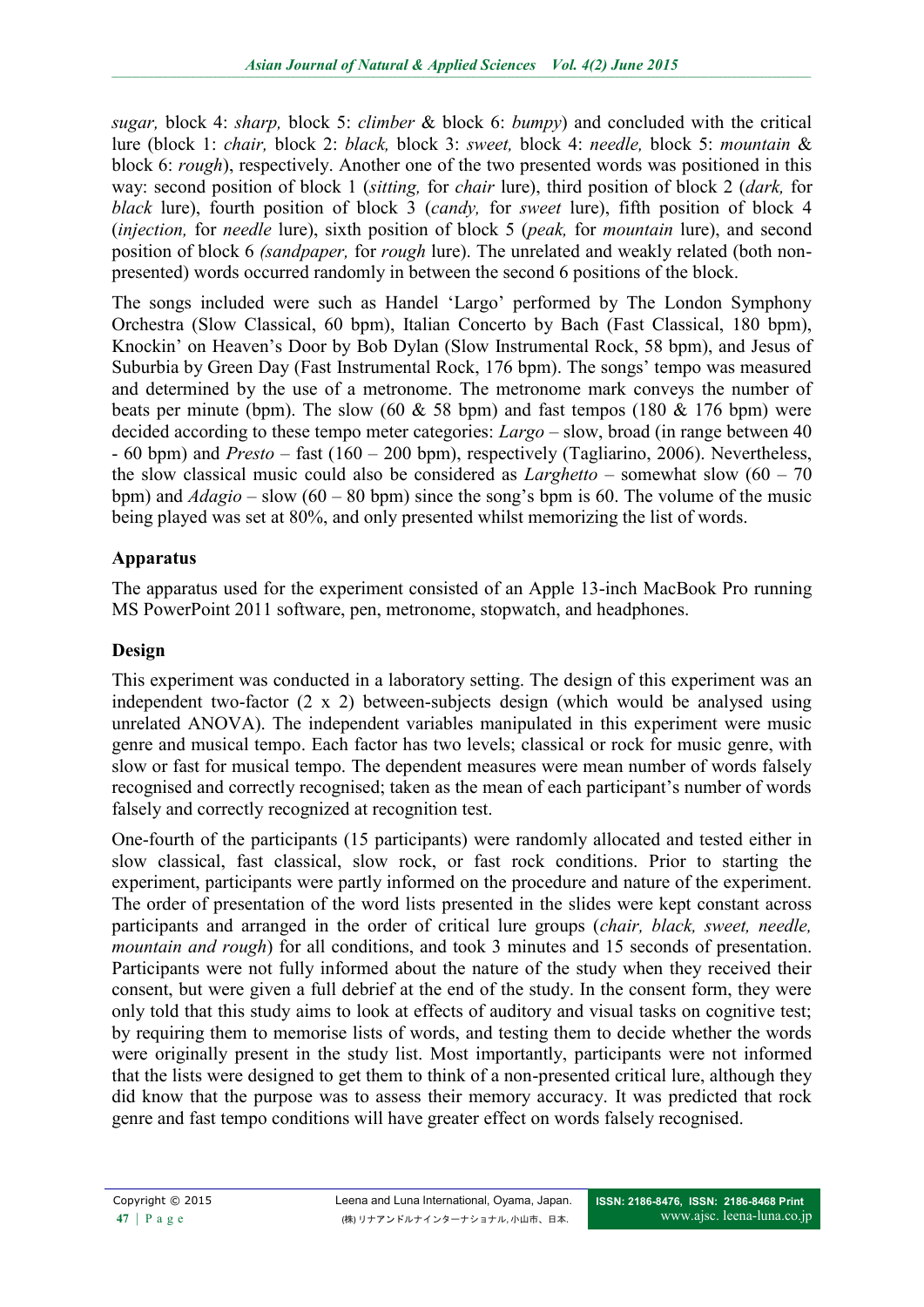### **Procedure**

At the beginning of the experiment, participants were asked to memorise the words presented whilst listening to music according to their randomly assigned condition; by means of a MS PowerPoint for study task and via headphones for music. Each list contained the first 15 associates (e.g, *table, sit, legs,* etc.) to a critical non-presented lure (e.g., *chair*). Each word was presented to the participants at a rate of 2 seconds per word. After the last word of each list was presented, participants were shown a blank white screen for 2 seconds in order to provide time lag for the next list. Upon completion of the presentation of study list, participants moved to next stage. In the second phase, all participants performed a distractor task that is counting backwards starting from 499 by threes for one minute. They counted it out loud. This is to provide a time lag between the first (study) and the next stage of the experiment (test); function as to prevent clear memorization of the task in order to measure memory of the participant. In the third phase, participants were given instructions for a recognition test. They began the 42-item recognition test simply by circling either *"Yes"*  when they think the word existed (those presented in the slides) or *"No"* when not presented. Participants worked through the recognition test at their own pace. The test typically took 3 min or less. During phase four, all participants were questioned whether they "knew what the experiment was about." Only one participant reported that they had realised that there were 15 words in each lists and the lists were designed to get them to "remember" of a non-studied word (or lure), and the data from this participant was eliminated and replaced. In the last stage, participants were then debriefed about the study in general (the lists were designed to get them to falsely remember of non-studied words), and they were given a debrief form for completing their voluntarily participation.

### **RESULTS**

Two-way between subjects ANOVA tests were used to analyse the results. The total number of words correctly and falsely recognised by participants were added in each condition, omitting the scores for unrelated and weakly related words.

The actual number of words correctly and related lures falsely recognised scores for each condition were calculated, which then converted into proportion of responses (e.g., the proportion rate: actual number of correctly recognised scores were calculated in terms of *n*/12, and lures falsely recognised scores were calculated in terms of *n*/6, where *n* is the number of scores/ false judgement). Both of the mean recognised scores for each condition were analysed and these are presented in Table 1 and 2.

Each of these correctly and falsely recognised scores was run in two separate ANOVAs: the first was to analyse the effect of tempo and genre of music (the two IVs) on correct recognition, and another one to analyse the effect of the two independent variables on critical lure false memories.

|           | Classical |      | Rock |      |  |
|-----------|-----------|------|------|------|--|
|           | Slow      | Fast | Slow | Fast |  |
| Mean      | .761      | .711 | .722 | .706 |  |
| <b>SD</b> | 147       | 147  | .148 | .164 |  |

| Table 1. Means and standard deviations of the number of actual words correctly recognised |  |  |  |  |
|-------------------------------------------------------------------------------------------|--|--|--|--|
| under the four conditions                                                                 |  |  |  |  |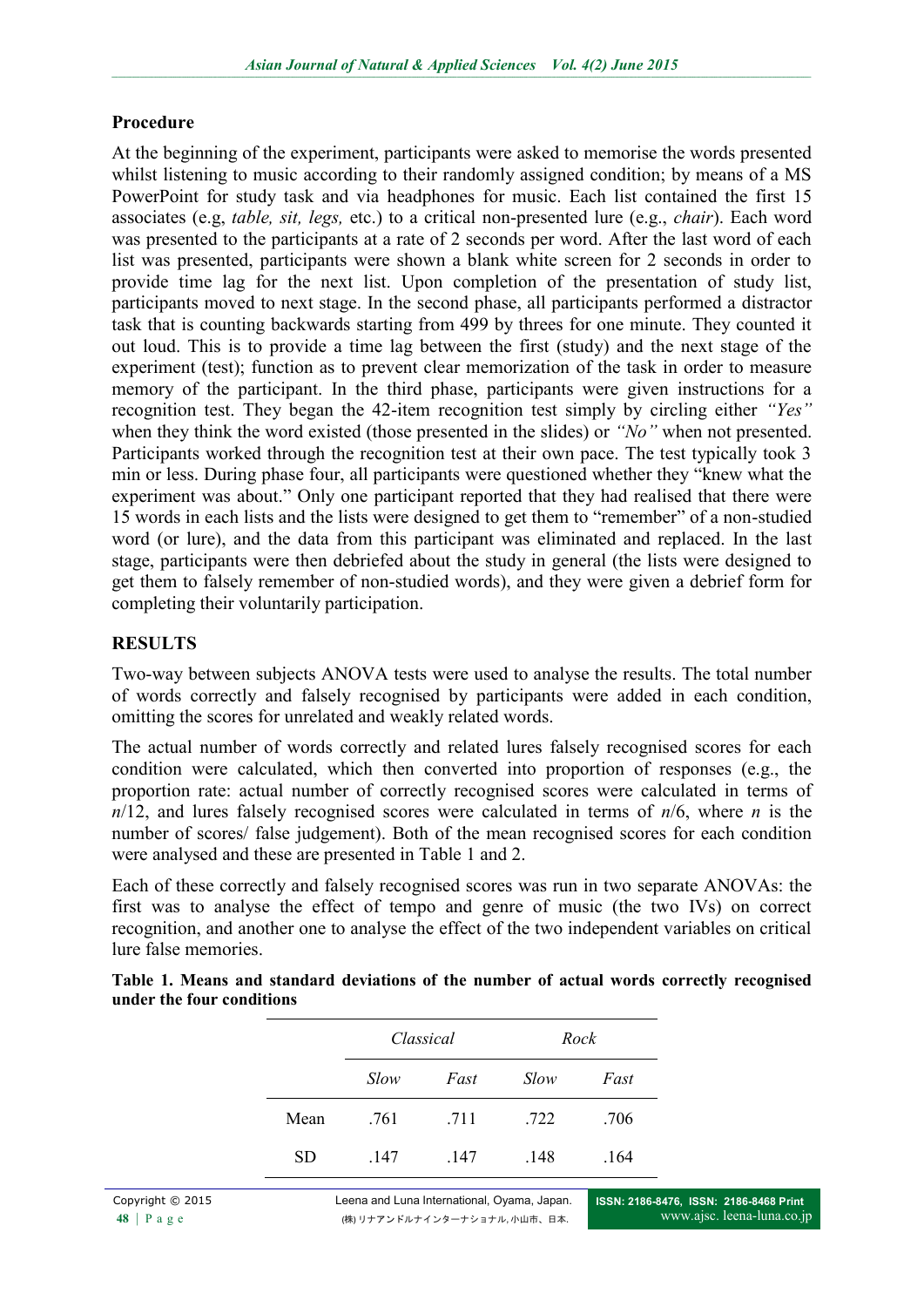Table 1 presents the descriptive statistics for means and standard deviations of the number of actual words correctly recognised under the four conditions, and Table 2 presents the number of critical lures falsely recognised across the four conditions.

In correct recognition of actual words, a two factor fully independent (univariate) analysis of variance showed that there was no significant main effect of Genre as the scores did not differ between the classical ( $M = .736$ ,  $SE = .028$ ) and rock condition ( $M = .714$ ,  $SE = .028$ ), *F*  $(1,56) = 0.316$ ,  $p > 0.05$ . There was neither a main effect of Tempo as the scores also did not differ between the slow ( $M = .741$ ,  $SE = .028$ ) and fast condition ( $M = .709$ ,  $SE = .028$ ), *F*  $(1,56) = 0.696$ ,  $p > 0.05$ . There was no significant interaction found between music Genre and musical Tempo factors,  $F(1,56) = 0.181$ ,  $p > .05$ .

| Table 2. Means and standard deviations of the number of critical lures falsely recognised under |  |
|-------------------------------------------------------------------------------------------------|--|
| the four conditions                                                                             |  |

|           | Classical |      | Rock |      |  |
|-----------|-----------|------|------|------|--|
|           | Slow      | Fast | Slow | Fast |  |
| Mean      | .687      | .567 | .699 | .579 |  |
| <b>SD</b> | .226      | .235 | .180 | 243  |  |

In false recognition of critical lures, a two factor fully independent analysis of variance showed that there was no significant main effect of Genre as the scores did not differ between the classical (M = .627, SE = .041) and rock condition (M = .639, SE = .041),  $F(1,56)$  = 0.046,  $p > 0.05$ . However, there was a main effect of Tempo, as the scores for fast tempo (M = .573,  $SE = .041$ ) were lower than for slow tempo (M = .693,  $SE = .041$ ),  $F(1,56) = 4.405$ ,  $p <$ .05. There was no significant interaction between music Genre and musical Tempo, *F* (1,56)  $= 0.00, p > 0.05.$ 



Figure 1. Mean of critical lure falsely recognised for Classical and Rock genres in both the Slow and Fast tempo conditions. Error bars denote one standard deviation around the mean

In general, the results showed that correct recognition of actual words (the hit rate,  $M = .725$ ,  $SE = .020$ ) was significantly greater than for false recognition of non-presented critical lures  $(M = .633, SE = .029), F(3,56) = 0.632, p > .05.$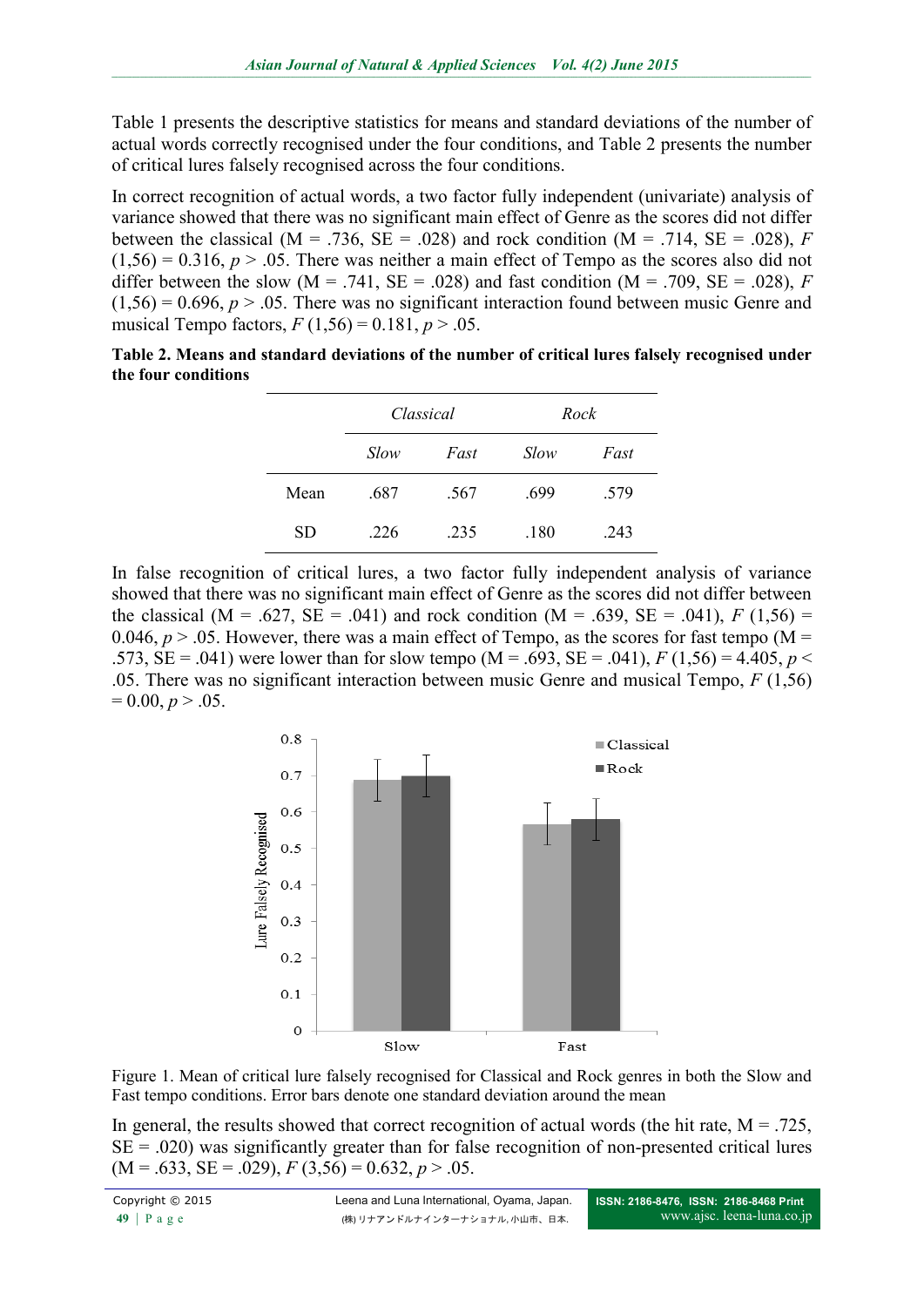#### **DISCUSSION**

The purpose of the present study was to investigate whether or not music genre and musical tempo have effects in the formation of correct and false memories. The results revealed the genre effect, such that performance on correct recognition and false recognition scores were not affected by the manipulation of music genre. Based on the results obtained, this current study does not support the first hypothesis that musical genre of rock music elicits the most false recognition. It was previously thought that there might be differences in the number of words correctly and falsely recognised between classical and rock music because it was previously expected that the types of background music could influence the activity for cognitive processes; either enhance or hinder the memory performance. It was thought rock genre is more distracting than classical music due to the fact that rock music contains more notes and less gaps of silence during songs than classical music, and thus, rock music require more aural data processing which then increase processing activity along with the musical stimulus interferes the listener, and draws resources from processing the content. More explanations about the differences between the nature of music genres will be further discussed later. Kirkweg (2001) claimed that certain types of music genre could stimulate certain parts of the brain and body, which can causes alteration in the way memory processes. In a previous study carried out by Tucker and Bushman (1991) has shown an effect of rock and roll music on mathematical and verbal tasks. However, a study done by Harmon et al. (2008) showed when participants are played classical music or in silence condition during reading comprehension (which the encoding stage is a complex process), participants are more likely to produce significantly higher assessment scores than those in rock music. A possible explanation for these current findings could be that music genre (rock songs) causes more interference only for complex cognitive activities (reading comprehension tasks), but not on simple task (memorising of word lists). This current study found no significant effects in both correct and false recognition of word (or lure) scores for music genre variable. Simultaneously, there was also no significant interaction effect between genre and tempo on correct and false recognition. Therefore, this study accepts the null hypothesis stating that there is no relationship between the correct (or false) recognition scores of the participants and the types of music genre the participants were exposed to. It was determined that it is necessary to conduct further studies for genre effect in this area of research.

With referring to the second hypothesis of this experiment, it was hypothesised that fast tempo will have a greater effect on words falsely recognised. The results revealed that slow tempo have greater effect on false recognition of critical lures than in fast tempo. However, tempo effect was not affected on correct recognition of actual words. False recognition of critical lures has produced a conflicting result regarding the influence of tempo, such that participants performed better in fast tempo condition with less likely to make false recognition of lures than in slow tempo condition; slow tempo appeared to have more false memories. This might suggests that slow tempo music makes people to feel more relaxed and significantly limit the function of the brain capacity to encode information, as a result from too much attention places on the music rather than the task. A fast tempo makes people to feel more alert and energetic, and this suggests that it enhanced the brain to function more effectively and focus their attention on the task, and hence decrease the likelihood of making wrong judgement (false memories). To support current research's findings, there is a study examined by Day, Lin, Huang and Chuang (2009), which their study based on an eyetracking approach on the influence of music tempo and task difficulty on the performance of multi-attribute decision-making with respect to two levels: background music as the arousal inducer and the distractor. Their findings supported the arousal inducer standpoint of which, when the level of decision time was kept constant, *"participants made decisions more*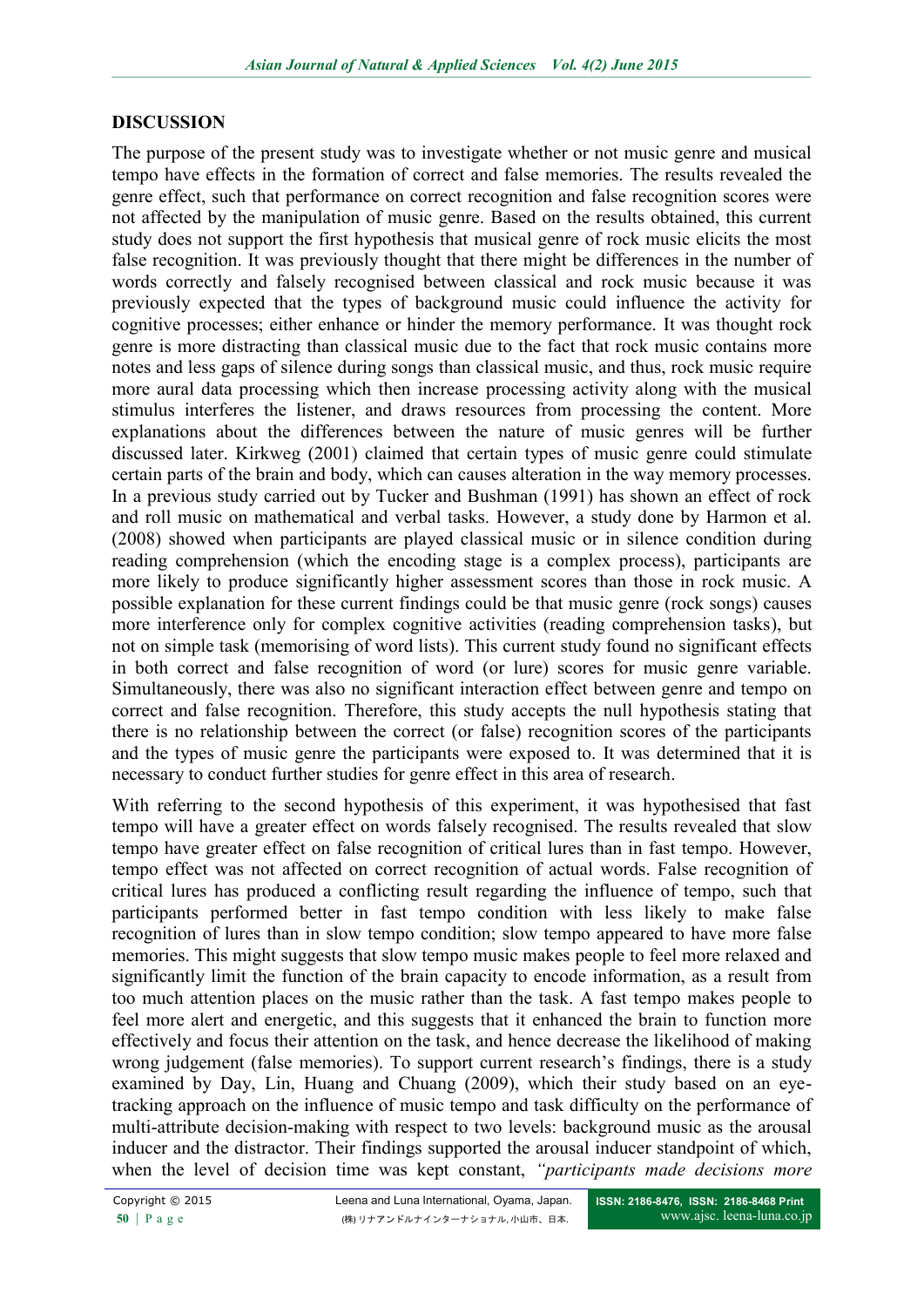*accurately with the presentation of faster than slower tempo music"* (Day et al., 2009: p. 130). Furthermore, they found music with fast tempo was found to increase the number of correct complex decision-making only, but not in simple decision-making. These conflicting results also supported the study made by Husain, Thompson and Schellenberg (2002), where fast tempo enhanced performance on the spatial task. This current findings could have been attributed to the study task is too simple, only involving word memorisation, such that future research should focus upon the type of study task; can be improvised by adding image lists or changing the test method to recall task. This might contribute to different findings with this methodological improvisation. Therefore, these findings of the musical tempo showed that there is only a significant effect on correct recognition of actual word scores, but not on false recognition of critical lure scores.

Overall, correct recognition of presented words was significantly greater than false recognition of non-presented critical lures. This difference reflects the impact of studying the list on subsequent correct recognition of words from the presented list. As this was the case in recognition, correct recognition of some list words was extremely high – at least as great as false recognition of related lures. Another important finding was that false recognition was accompanied by judgments of actually "remembering" details about the word's presentation (or vague feelings of familiarity), instead of remembering the actual words being presented. In fact, the rate of "*Yes*" judgments for presented words was almost similar to that for critical lures. These findings suggest that false recognition of the critical lures was subjectively compelling, pretty much the same as a perceptual illusion that feels real. The compelling subjective nature of this effect of false memory creation is one of the many reasons why it has become such a well-known method of investigating false memories.

It is difficult to conclude into a definite judgement based on a single piece of music, as musical pieces varies in terms of articulation, beats per minute, dynamic, harmony, intonation, melody, rhythm, and tone. Two musical pieces could have the same tempo (number of bpm) but differ in all other features. In order to increase the reliability of the results, more musical pieces of the same genre or tempo could be included and tested to find out how music genre and tempo influence the brain's ability to process and recognise information. Since this current experiment only presenting one musical piece in each condition for a time frame of 03:15 minutes, it is perceived to be short to manipulate the participants to produce the desired effects. Further recommendation for further research should include 3 different songs of the same genre and tempo for every condition with music play for around ten minutes to test participants after a series of long exposures. For example, fast classical soundtracks that categorised under *Presto* group (fast tempo, 160 – 200 bpm) are such as: Symphony No. 3 in E-Flat Major, Op. performed by London Symphony Orchestra & Josef Krips (170 bpm); Over the Rainbow / Simple Gifts by The Piano Guys (170 bpm); Ascolta by Ludovico Einaudi (168 bpm) (Jog.fm, 2014). With this alternative method, it will make the experiment more reliable as the participants being tested with different songs of the same genre and tempo. This current laboratory experiment only presented background music during the learning of word lists, and the environment was cut to silence during recognition task across the four conditions. According to Balch and Lewis (1996), changing a particular environment (e.g tempo) in the first task to another environment in the second task could lead to decrease in memory recall. By presenting the same background music over the stages of study task and the recognition task, it would probably lead to significant results.

Furnham and Allass (1999) remarked that different individuals have different preference of music, and thus, the randomly selected musical pieces may increase or decrease participants'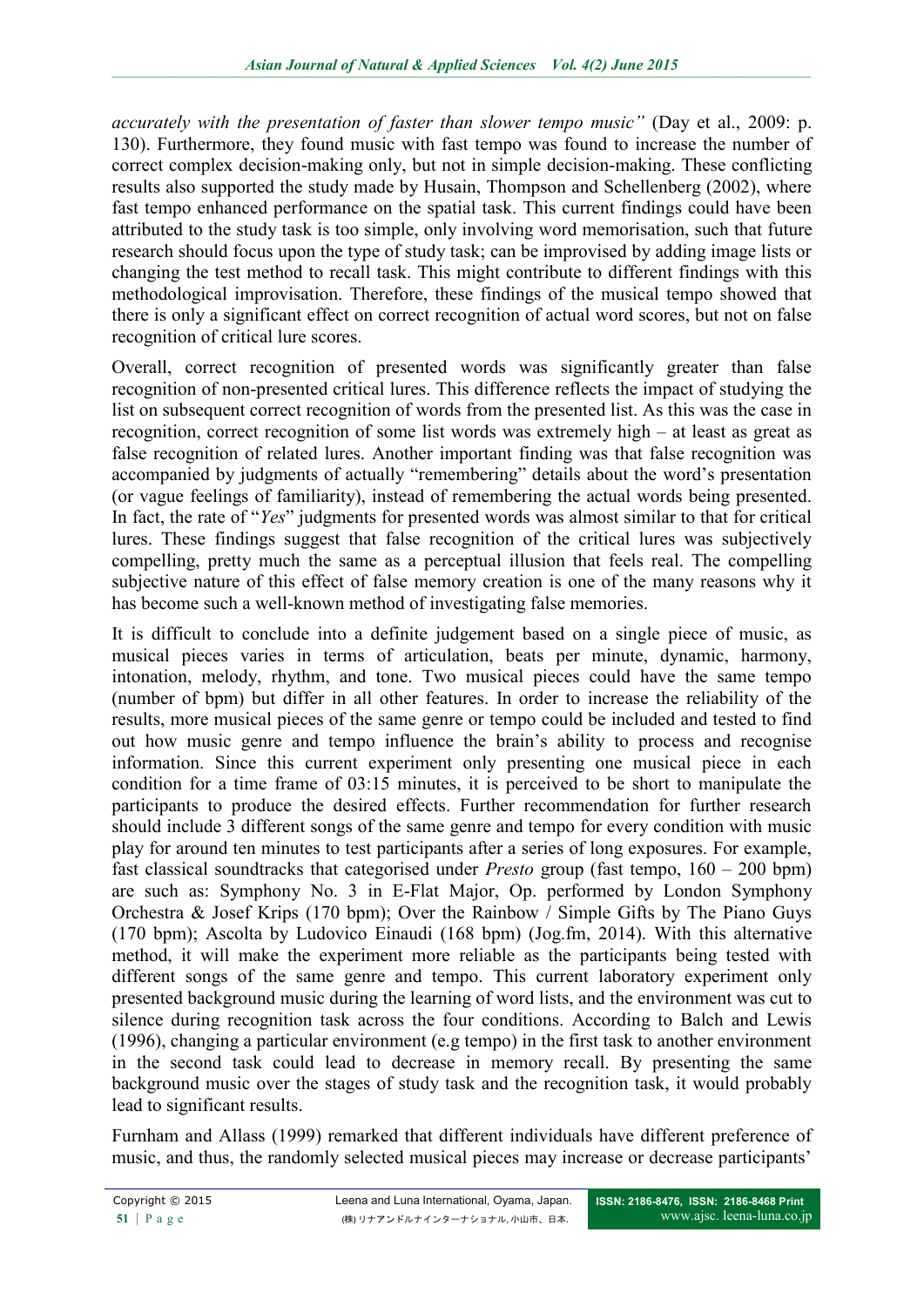level of arousal. This current study did not acknowledge the possibility that individual's preference types of music may have confounded genre and tempo effects. Oakes and North (2006) elaborated that musical liking may play roles in participants' responses, more 'enjoyed music' provokes increased cognitive processing load causing to decreased content recall due to the nature of 'enjoyed music' tend to be more distracting; because in 'lessenjoyed music,' participants tend to limit their attention on the music and more focus on the task presented. For example, participants who perform a task in a 'less-enjoyed music' may filter out the 'less-enjoyed music' in a genre even though they are familiar with it. Since the study used two different music genres (which varies completely in the art style) as stimuli, it is possible to perceive that genre effects confounded the results for music preference due to the different use of musical instrument (rock music generally use louder instruments such as electric guitar, drums  $\&$  etc). In contrast to classical soundtracks, it is classified as easy listening; whereas rock music is much more popular than classical music, and thus, serve as a larger distraction. Consequently, the present research proposes that 'enjoyed music' during a study task will lead to poorer words recognition due to the disturbance to attention and storage of written data. Therefore, further research would be worth investigating about familiarity and preference of individual's types of music before handling the experiment.

This present research attempted to compare and contrast the mixed effects of music genre (classical and rock) and musical tempo (slow and fast) on memory performance on both correct and false memory formation. From this study, it has added to the growing literature on false memory in the present of background music. This creates implications for further research as exploring other types of musical genres (jazz, country, opera, trance, rap) or tempos (very slow, slow, medium, fast, very fast) could be investigated. For example, the use of very fast tempo (prestissimo, 200 bpm and over) in classical genre may become a distraction to participants. This may lead to more words falsely recognised if very fast classical music thought to be more distracting. As mentioned in the above paragraph, it might be helpful to think about whether the types of music could create different emotions or moods. For example, rock music makes listeners angry while classical music makes listeners more sad? According to Storbeck and Clore (2005), mood can influence individuals' processing activity; participants with pleasant moods tend to have more false memory effect than those in unpleasant moods. Griffin (2006) suggests that slow tempo is associated with feelings of sadness, deep emotions and solemnity whereas fast tempo is associated with feelings of happiness, joy and playfulness.

This study reported statistically significant relationship between word lures falsely recognised and tempo effect. It can be concluded that when a person is presented with a simple task (memorising words) whilst listening to fast tempo music, they are less likely to make mistake in their test. The findings from this present study might help students to decide which type of music to listen to when they are studying or memorising. The influence of background music on learning still worth investigating further research.

## **ACKNOWLEDGEMENTS**

Rsearcher would like to thank to Ministry of Education, Brunei Darussalam for granting scholarship to study at Keele University, UK.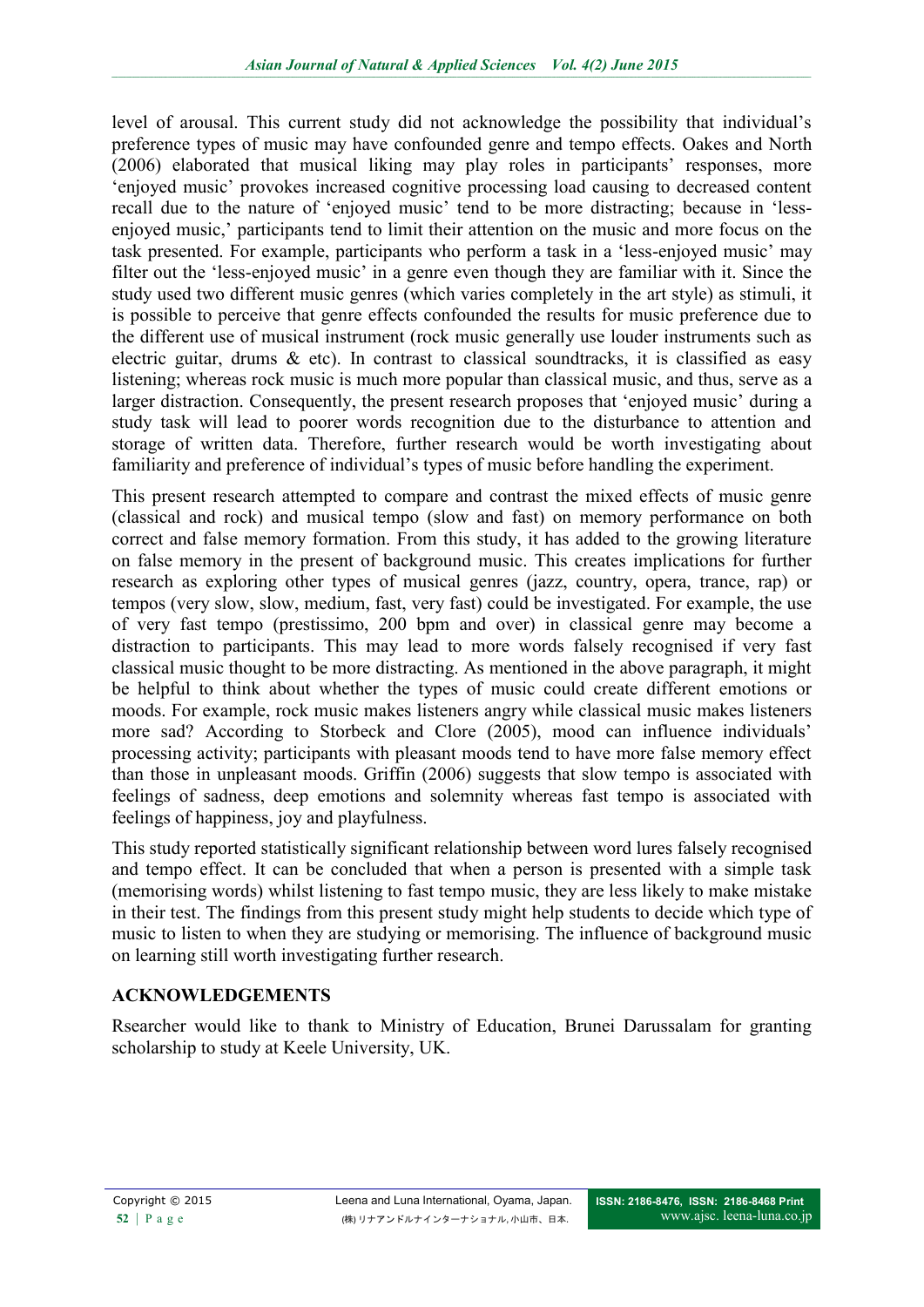### **REFERENCES**

- [1] Balch, W. R., & Lewis, B. S. (1996). Music-dependent memory: The roles of tempo change and mood mediation. *Journal of Experimental Psychology: Learning, Memory and Cognition, 22*(6), 1354-1363.
- [2] Bless, H., & Fiedler, K. (2006). Mood and the regulation of information processing and behavior. *Affect in social thinking and behaviour.* New York: Psychology Press.
- [3] Bjorklund, D. F. (2000). *False-memory creation in children and adults.* Mahwah: Lawrence Erlbaum Associates, Inc.
- [4] Bower, G. H. (1981). Mood and memory. *American Psychologist, 36,* 129-148.
- [5] Bowmen, B. (2007). Does listening to Mozart affect listening ability? *International Journal of Listening, 21,* 124-139.
- [6] Bransford, J. D., & Franks, J. J. (1932). The abstraction of linguistic ideas. *Cognitive Psychology, 2,* 331-350.
- [7] BrunerII, G. C. (1990). Music, mood, and marketing. *Journal of Marketing, 54,* 94- 104.
- [8] Day, R. F., Lin, C. H., Huang, W. H., & Chuang, S. H. (2009). Effects of music tempo and task difficulty on multi-attribute decision-making: An eye-tracking approach. *Computers in Human Behaviour, 25,* 130-143.
- [9] Deese, J. (1959). On the prediction of occurrence of particular verbal intrusions in immediate recall. *Journal of Experimental Psychology, 58,* 17-22.
- [10] Fogelson, S. (1973). Music as a distractor on reading-test performance of eight grade students. *Perceptual and Motor Skills, 36,* 1265-1266.
- [11] Furnham, A., & Allass, K. (1999). The influence of musical distraction of varying complexity on the cognitive performance of extroverts and introverts. *European Journal Of Personality*, *13*(1), 27-38.
- [12] Gallo, D., A. (2006). *Associative illusions of memory: false memory research in DRM and related tasks.* New York: Psychology Press.
- [13] Giles, M. M. (1991). A little background music, please. *Principal, 71*(2), 41-44.
- [14] Gillund, G., & Shiffrin, R. M. (1984). A retrieval model for both recognition and recall. *Psychological Review, 91,* 1-67.
- [15] Griffin, M. (2006). *Background music and the learning environment: Borrowing from other disciplines.* Unpublished master's thesis, University of Adelaide, Adelaide, South Australia.
- [16] Hall, J. (1952). The effect of background music on the reading comprehension of 278 eighth and ninth grade students. *Journal of Educational Research, 45,* 451-458.
- [17] Hallam, S. (1952). The effect of background music on primary school pupils' task performance. *Educational Studies, 28,* 113-121.
- [18] Hallam, S., & Price, J. (1998). Can the use of background music improve the behaviour and academic performance of children with emotional and behavioural difficulties? *British Journal of Special Education, 25*(2), 88-91.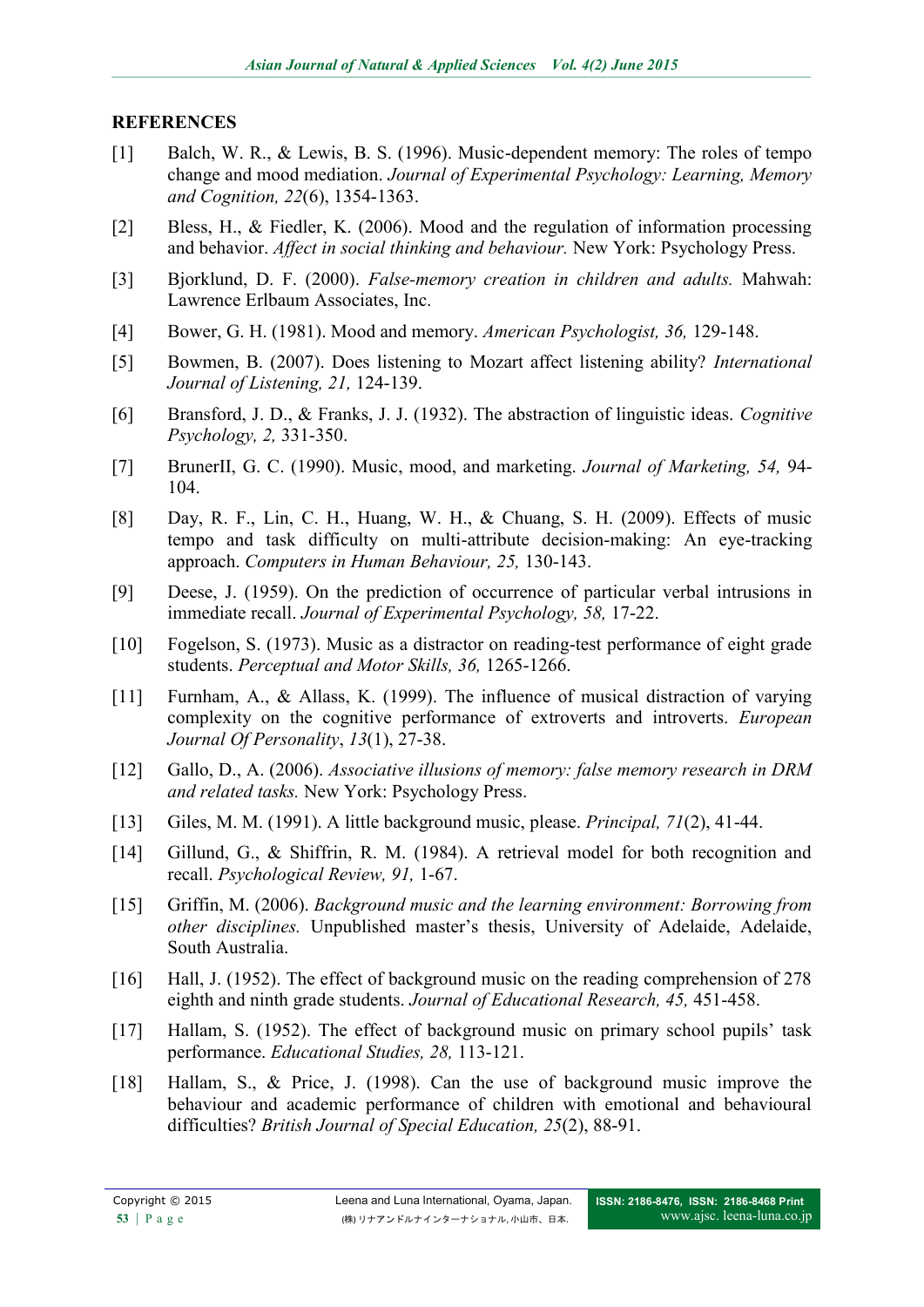- [19] Hallam, S., Price, J., & Katsarou, G. (2002). The effects of background music on primary school pupils' task performance. *Educational Studies, 28*(2), 111-122.
- [20] Harmon, L., Troester, K., Pickwick, T., & Pelosi, G. (2008). The effects of different types of music on cognitive abilities. *Journal of Undergraduate Psychological Research, 3,* 41-46.
- [21] Husain, G., Thompson, W. F., & Schellenberg, E. G. (2002). Effects of musical tempo and mode on arousal, mood, and spatial abilities. *Music Perception, 20*(2), 151-171.
- [22] Jog.fm. (2014). *Classical walking songs by BPM.* Retrieved April 17, 2014, from [http://walk.jog.fm/workout-songs-by-bpm?genre\\_id=classical](http://walk.jog.fm/workout-songs-by-bpm?genre_id=classical)
- [23] Jones, M. H., West, S., D. & Estell, D. B. (2006). The Mozart Effect: Arousal, preference, and spatial performance. *Psychology of Aesthetics, Creativity, and the Arts, 1,* 26-32.
- [24] Loftus, E. F., Miller, D. G., & Burns, H. J. (1978). Semantic integration of verbal information into a visual memory. *Journal of Experimental Psychology: Human Learning and Memory, 4,* 19-31.
- [25] Kellaris, J. J., & Rice, R. C. (1993). The influence of tempo, loudness, and gender of listener on responses to music. *Psychology and Marketing, 10*(1), 15-29.
- [26] Kirkweg, S. B. (2001). The effects of music on memory. *National Undergraduate Research Clearinghouse, 4.*
- [27] Martindale, C., Moore, K., & West, A. (1988). Relationship of preference judgements to typicality, novelty, and mere exposure. *Empirical Studies of the Arts, 6,* 79-96.
- [28] McCloskey, M., & Zaragoza, M. (1985). Misleading post-event information and memory for events: Arguments and evidence against memory impairment hypotheses. *Journal of Experimental Psychology: General, 114,* 1-16.
- [29] McElrea,H., & Standing, L. (1992). Fast music causes fast drinking. *Perceptual and Motor Skills, 75*(2), *362.*
- [30] McKelvie, P., & Low, J. (2002). Listening to Mozart does not improve children's spatial ability: Final curtains for the Mozart effect, *British Journal of Developmental Psychology, 20,* 241-258.
- [31] Milliman, R. E. (1982). Using background music to affect the behaviour of supermarket shoppers. *Journal of Marketing, 46,* 86-91.
- [32] Milliman, R. E. (1986). The influence of background music on the behaviour of restaurant patrons. *Journal of Consumer Research, 13*(2), 286-289.
- [33] Mollon, P. (2000). *Freud and false memory syndrome.* Reading: Cox & Wyman Ltd.
- [34] North, A. C., Hargreaves, D. J., & Heath, S. J. (1998). Musical tempo and time perception in a gymnasium. *Psychology of Music, 26,* 78-88.
- [35] Oakes, S., & North, A. C. (2006). The impact of background musical tempo and timbre congruity upon ad content recall and affective response. *Applied Cognitive Psychology, 20,* 505-520.
- [36] Paul, I. H. (1959). Studies in remembering: The reproduction of connected and extended verbal material. *Psychological Issues, 1* (Monograph 2), 1-152.